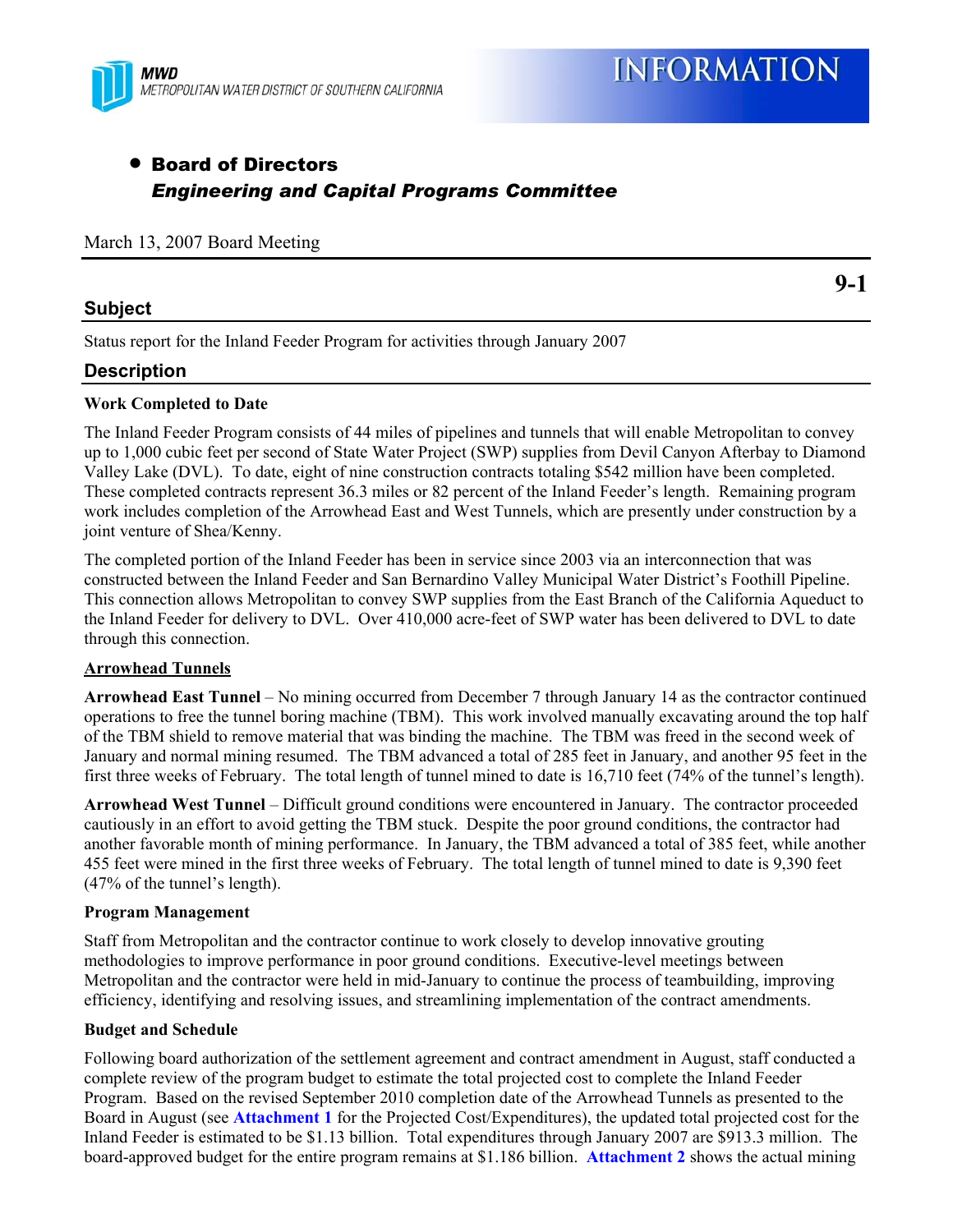progress and cash flow on both tunnels compared to the planned progress and expenditures set forth in the August 2006 contract amendment.

The first seven months of payments on the contractor's incentive/risk program were discussed with the Board at the November and December 2006 Engineering and Operations Committee meetings. The incentive plan is part of the contract amendment approved by the Board in August 2006. The incentive payment to the contractor for the month of January 2007 is shown in **Attachment 1**.

Upon completion of construction, environmental mitigation measures will continue along the Arrowhead Tunnels alignment for up to two years in accordance with the Environmental Impact Report.

#### **Policy**

Submitted per request of the Board

### **Fiscal Impact**

Refer to **Attachment 1**.

2/26/2007 *Roy L. Wolfe Date* 

*Manager, Corporate Resources* 

2/26/2007 *Jeffrey Kightlinger General Manager Date* 

**Attachment 1 – Inland Feeder Program Projected Cost/Expenditures and Incentive Plan Payments** 

**Attachment 2 – Arrowhead Tunnels Actual vs. Planned Mining Progress and Actual vs. Planned Cash Flow** 

BLA #5145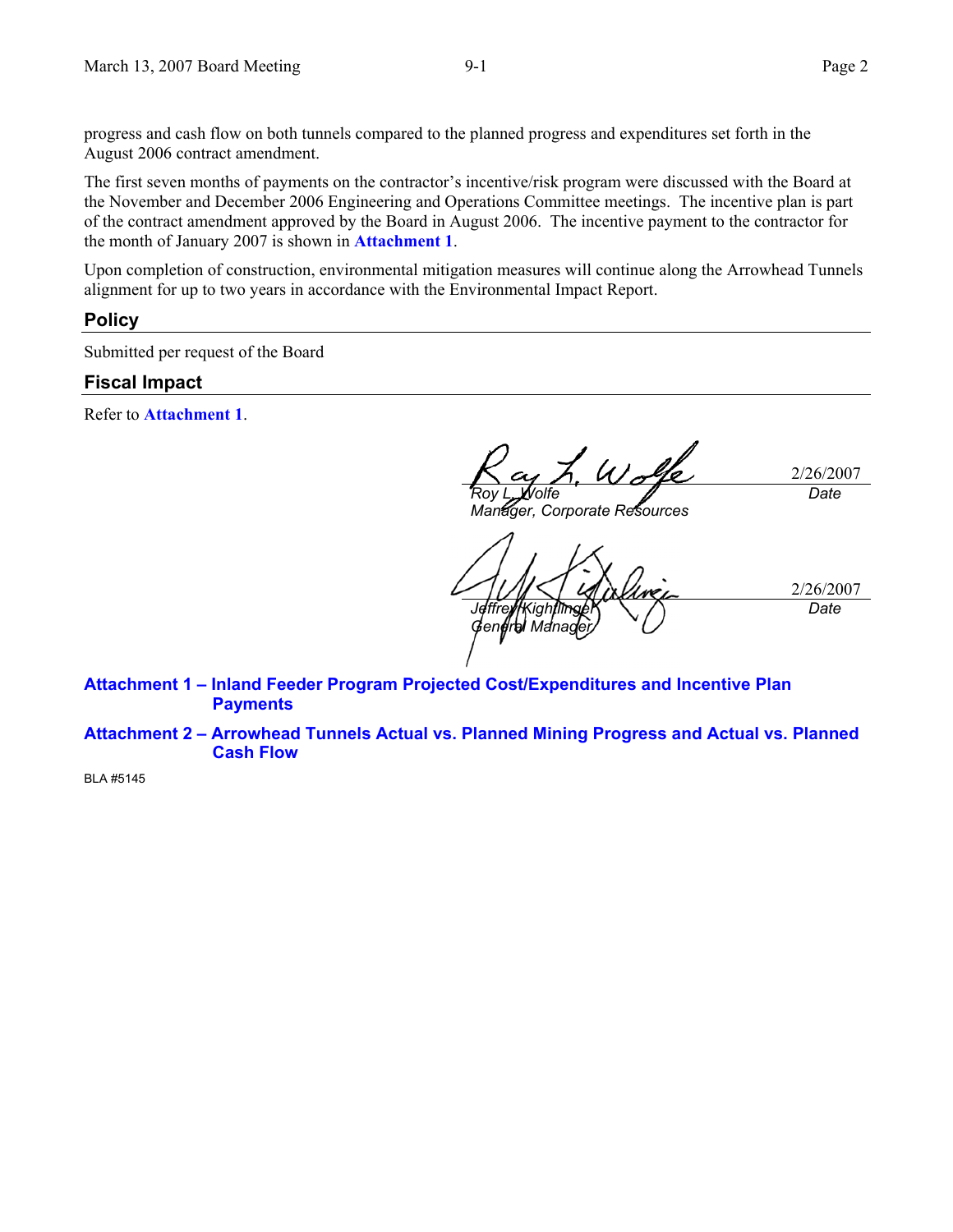| <b>Inland Feeder Program</b><br><b>Projected Cost/Expenditures (\$ in Millions)</b> |                                                      |         |                                           |     |                                        |                                   |                                                    |  |  |  |  |  |
|-------------------------------------------------------------------------------------|------------------------------------------------------|---------|-------------------------------------------|-----|----------------------------------------|-----------------------------------|----------------------------------------------------|--|--|--|--|--|
|                                                                                     | Projected Cost<br>To Complete<br>(Updated Jan. 2007) |         | Expenditures<br>This Month<br>(Jan. 2007) |     | Expenditures<br>To Date<br>(Jan. 2007) |                                   | % Complete Based<br>on Expenditures<br>(Jan. 2007) |  |  |  |  |  |
| <b>Active Construction</b>                                                          |                                                      |         |                                           |     |                                        |                                   |                                                    |  |  |  |  |  |
| Arrowhead Tunnels Const. Contract                                                   | \$                                                   | 397.0   | $\mathbb{S}$                              | 5.4 | \$                                     | 202.0                             | 51%                                                |  |  |  |  |  |
| Construction Inspection and Support                                                 | \$                                                   | 55.0    | \$                                        | 1.0 | \$                                     | 33.8                              | 61%                                                |  |  |  |  |  |
| <b>Subtotal, Active Construction</b>                                                | \$                                                   | 452.0   | $\boldsymbol{s}$                          | 6.4 | \$                                     | 235.8                             | 52%                                                |  |  |  |  |  |
| Other Components                                                                    |                                                      |         |                                           |     |                                        |                                   |                                                    |  |  |  |  |  |
| <b>Completed Projects</b>                                                           | \$                                                   | 576.8   | \$                                        | 0.1 | \$                                     | 575.3                             | 100%                                               |  |  |  |  |  |
| Others (R/W, Env., Prog. Mgmt.)                                                     | \$                                                   | 101.2   | S                                         | 0.4 | \$                                     | 97.7                              | 97%                                                |  |  |  |  |  |
| <b>Subtotal, Other Components</b>                                                   | $\boldsymbol{s}$                                     | 678.0   | \$                                        | 0.5 | S                                      | 673.0                             | 99%                                                |  |  |  |  |  |
| <b>Expended To Date</b>                                                             |                                                      |         | $\mathbf S$                               | 6.9 | \$                                     | 908.8                             | 77%                                                |  |  |  |  |  |
| Subtotal, All Projects                                                              | \$                                                   | 1,130.0 |                                           |     |                                        | <b>Projected Cost to Complete</b> |                                                    |  |  |  |  |  |
| <b>Remaining Budget</b>                                                             | \$                                                   | 56.4    |                                           |     |                                        |                                   |                                                    |  |  |  |  |  |
| Board-Authorized Budget                                                             | \$                                                   | 1,186.4 | Total Project Budget<br>↞                 |     |                                        |                                   |                                                    |  |  |  |  |  |
| Length of Tunnels Mined Through 2/22/07                                             |                                                      |         |                                           |     |                                        |                                   |                                                    |  |  |  |  |  |
| <b>Arrowhead East</b><br>$16,710$ ft<br>of $22,458$ ft<br>(74%)                     |                                                      |         |                                           |     |                                        |                                   |                                                    |  |  |  |  |  |
| of 19,884 ft<br><b>Arrowhead West</b><br>$9,390$ ft<br>(47%)                        |                                                      |         |                                           |     |                                        |                                   |                                                    |  |  |  |  |  |
| of 42,342 ft<br>Total<br>$26,100 \text{ ft}$<br>(62%)                               |                                                      |         |                                           |     |                                        |                                   |                                                    |  |  |  |  |  |

NOTE: Contractor invoices paid through January 2007 = \$205.7M Overall completion =  $36.3$  of 44.2 miles (82%)

| <b>Inland Feeder Program - Arrowhead Tunnels</b><br><b>Incentive Plan Payments</b> |                                               |          |                    |          |                           |          |                      |     |  |  |  |  |  |
|------------------------------------------------------------------------------------|-----------------------------------------------|----------|--------------------|----------|---------------------------|----------|----------------------|-----|--|--|--|--|--|
|                                                                                    | East/West Tunnels<br>Cumulative<br>Feet Mined |          | East<br>Tunnel     |          | West<br>Tunnel            |          | Total                |     |  |  |  |  |  |
| May 2006 - Dec. 2006<br>(Previously Reported)<br>January 2007<br>(3)               | 6,968<br>700                                  | \$<br>\$ | 694,400<br>(3,000) | \$<br>\$ | (1)<br>741,893<br>134,700 | \$<br>\$ | 1,436,293<br>131,700 |     |  |  |  |  |  |
| <b>TOTALS</b>                                                                      | 7,668                                         | \$       | 691,400            | \$       | 876,593                   |          | 1,567,993            | (2) |  |  |  |  |  |

(1): For Arrowhead West Tunnel, incentive program evaluation commenced in June 2006.

(2): Percent of maximum possible combined incentive: 61% (51% Arrowhead East Tunnel, 73% Arrowhead West Tunnel)

(3): Incentive Plan based on progress during the period from 12/26/06 to 1/25/07 (differs from progress in calendar month).